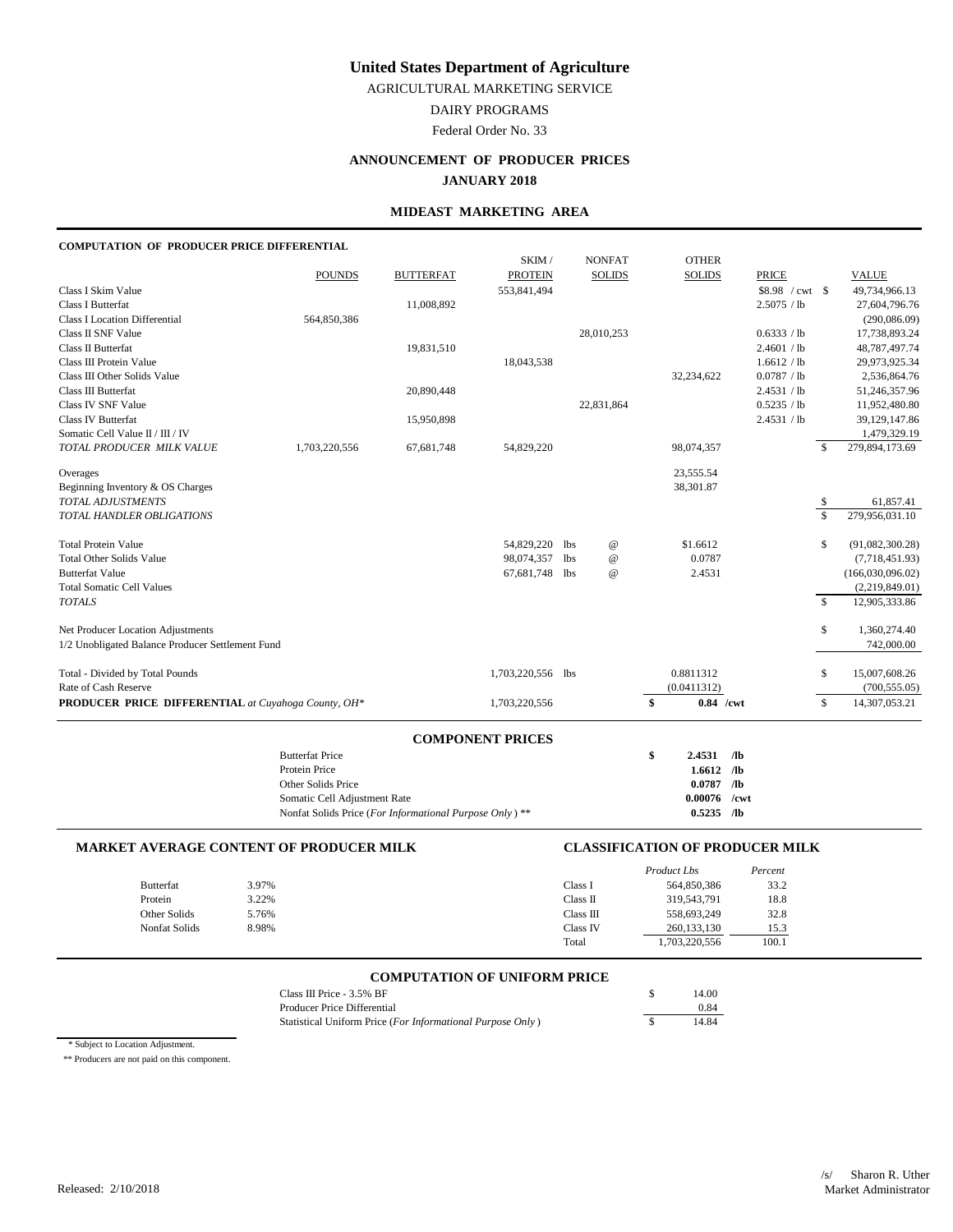AGRICULTURAL MARKETING SERVICE

DAIRY PROGRAMS

Federal Order No. 33

# **ANNOUNCEMENT OF PRODUCER PRICES**

#### **FEBRUARY 2018**

#### **MIDEAST MARKETING AREA**

#### **COMPUTATION OF PRODUCER PRICE DIFFERENTIAL**

|                                                     |                                                         |                  | SKIM/                   |            | <b>NONFAT</b>   |               | <b>OTHER</b>  |              |                    |                    |                    |
|-----------------------------------------------------|---------------------------------------------------------|------------------|-------------------------|------------|-----------------|---------------|---------------|--------------|--------------------|--------------------|--------------------|
|                                                     | <b>POUNDS</b>                                           | <b>BUTTERFAT</b> | <b>PROTEIN</b>          |            | <b>SOLIDS</b>   |               | <b>SOLIDS</b> | <b>PRICE</b> |                    |                    | <b>VALUE</b>       |
| Class I Skim Value                                  |                                                         |                  | 489,189,404             |            |                 |               |               |              | $$7.71$ / cwt \ \$ |                    | 37,716,503.09      |
| Class I Butterfat                                   |                                                         | 9,712,449        |                         |            |                 |               |               |              | 2.5176 / lb        |                    | 24,452,061.58      |
| <b>Class I Location Differential</b>                | 498,901,853                                             |                  |                         |            |                 |               |               |              |                    |                    | (250, 911.28)      |
| Class II SNF Value                                  |                                                         |                  |                         |            | 28,077,844      |               |               |              | 0.5978 / lb        |                    | 16,784,935.11      |
| Class II Butterfat                                  |                                                         | 18,807,807       |                         |            |                 |               |               |              | 2.3560 / lb        |                    | 44,311,193.30      |
| Class III Protein Value                             |                                                         |                  | 16,348,818              |            |                 |               |               |              | 1.6265 / lb        |                    | 26,591,352.54      |
| Class III Other Solids Value                        |                                                         |                  |                         |            |                 |               | 29,759,235    |              | 0.0550 / lb        |                    | 1.636.758.01       |
| Class III Butterfat                                 |                                                         | 17,991,061       |                         |            |                 |               |               |              | 2.3490 / lb        |                    | 42,261,002.32      |
| Class IV SNF Value                                  |                                                         |                  |                         |            | 24,019,241      |               |               |              | 0.5352 / lb        |                    | 12,855,097.80      |
| <b>Class IV Butterfat</b>                           |                                                         | 16,166,830       |                         |            |                 |               |               |              | 2.3490 / lb        |                    | 37,975,883.69      |
| Somatic Cell Value II / III / IV                    |                                                         |                  |                         |            |                 |               |               |              |                    |                    | 1,445,128.91       |
| TOTAL PRODUCER MILK VALUE                           | 1,605,254,075                                           | 62,678,147       | 50,929,624              |            |                 |               | 92,860,479    |              |                    | \$                 | 245,779,005.07     |
| Overages                                            |                                                         |                  |                         |            |                 |               | 6.634.88      |              |                    |                    |                    |
| Beginning Inventory & OS Charges                    |                                                         |                  |                         |            |                 |               | (15, 167.32)  |              |                    |                    |                    |
| <b>TOTAL ADJUSTMENTS</b>                            |                                                         |                  |                         |            |                 |               |               |              |                    | $\frac{\$}{\$}$    | (8,532.44)         |
| TOTAL HANDLER OBLIGATIONS                           |                                                         |                  |                         |            |                 |               |               |              |                    |                    | 245,770,472.63     |
| <b>Total Protein Value</b>                          |                                                         |                  | 50,929,624              | 1bs        | @               |               | \$1,6265      |              |                    | \$                 | (82, 837, 033.43)  |
| <b>Total Other Solids Value</b>                     |                                                         |                  | 92,860,479              | <b>lbs</b> | $^{\copyright}$ |               | 0.055         |              |                    |                    | (5,107,326.49)     |
| <b>Butterfat Value</b>                              |                                                         |                  | 62,678,147 lbs          |            | $^{\omega}{}$   |               | 2.3490        |              |                    |                    | (147, 230, 967.29) |
| <b>Total Somatic Cell Values</b>                    |                                                         |                  |                         |            |                 |               |               |              |                    |                    | (2,097,646.05)     |
| <b>TOTALS</b>                                       |                                                         |                  |                         |            |                 |               |               |              |                    | $\mathbf{\hat{s}}$ | 8,497,499.37       |
| Net Producer Location Adjustments                   |                                                         |                  |                         |            |                 |               |               |              |                    | \$                 | 1,316,007.69       |
| 1/2 Unobligated Balance Producer Settlement Fund    |                                                         |                  |                         |            |                 |               |               |              |                    |                    | 766,000.00         |
| Total - Divided by Total Pounds                     |                                                         |                  | 1,605,254,075 lbs       |            |                 |               | 0.6590550     |              |                    | \$                 | 10,579,507.06      |
| Rate of Cash Reserve                                |                                                         |                  |                         |            |                 |               | (0.0490550)   |              |                    |                    | (787, 457.39)      |
| PRODUCER PRICE DIFFERENTIAL at Cuyahoga County, OH* |                                                         |                  | 1,605,254,075           |            |                 | <sup>\$</sup> | $0.61$ /cwt   |              |                    | \$                 | 9,792,049.67       |
|                                                     |                                                         |                  |                         |            |                 |               |               |              |                    |                    |                    |
|                                                     | <b>Butterfat Price</b>                                  |                  | <b>COMPONENT PRICES</b> |            |                 | \$            | 2.3490        | /lb          |                    |                    |                    |
|                                                     | Protein Price                                           |                  |                         |            |                 |               | 1.6265        | /lb          |                    |                    |                    |
|                                                     | Other Solids Price                                      |                  |                         |            |                 |               | 0.0550        | $\sqrt{a}$   |                    |                    |                    |
|                                                     | Somatic Cell Adjustment Rate                            |                  |                         |            |                 |               | 0.00074       | $/$ cwt      |                    |                    |                    |
|                                                     | Nonfat Solids Price (For Informational Purpose Only) ** |                  |                         |            |                 |               | $0.5352$ /lb  |              |                    |                    |                    |
|                                                     |                                                         |                  |                         |            |                 |               |               |              |                    |                    |                    |

#### **MARKET AVERAGE CONTENT OF PRODUCER MILK CLASSIFICATION OF PRODUCER MILK**

|               |       |              | Product Lbs   | Percent |
|---------------|-------|--------------|---------------|---------|
| Butterfat     | 3.90% | Class 1      | 498,901,853   | 31.1    |
| Protein       | 3.17% | Class II     | 320, 108, 735 | 19.9    |
| Other Solids  | 5.78% | $Class \nII$ | 512,703,355   | 31.9    |
| Nonfat Solids | 8.95% | Class IV     | 273,540,132   | 17.1    |
|               |       | Total        | 1,605,254,075 | 100.0   |

# **COMPUTATION OF UNIFORM PRICE**

| Class III Price $-3.5\%$ BF                                | 13.40 |
|------------------------------------------------------------|-------|
| Producer Price Differential                                | 0.61  |
| Statistical Uniform Price (For Informational Purpose Only) | 14.01 |

\* Subject to Location Adjustment.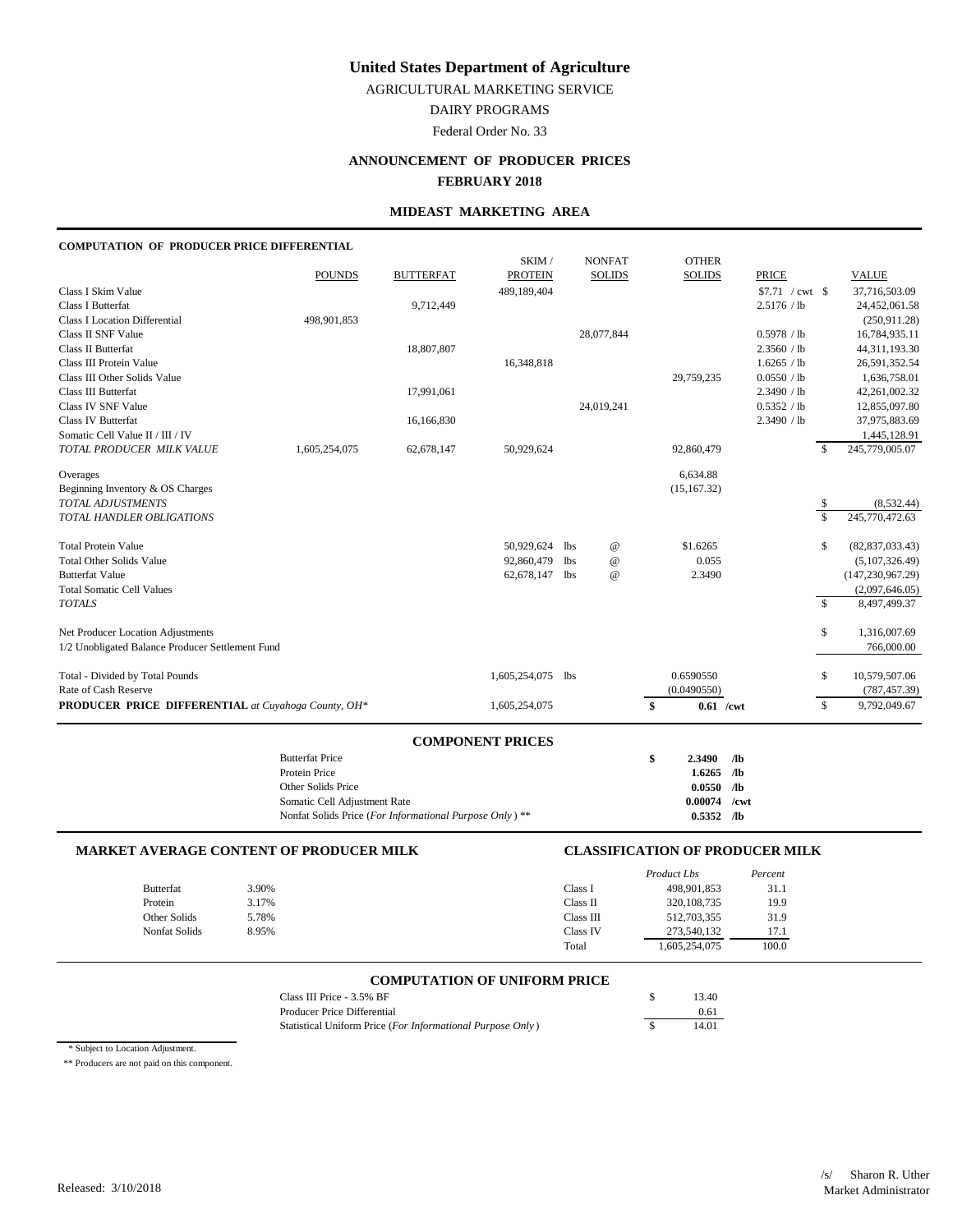AGRICULTURAL MARKETING SERVICE

DAIRY PROGRAMS

Federal Order No. 33

# **ANNOUNCEMENT OF PRODUCER PRICES**

#### **MARCH 2018**

### **MIDEAST MARKETING AREA**

# **COMPUTATION OF PRODUCER PRICE DIFFERENTIAL**

|                                                     |                                                         |                  | SKIM /                  |     | <b>NONFAT</b>             | <b>OTHER</b>               |                  |                         |                    |
|-----------------------------------------------------|---------------------------------------------------------|------------------|-------------------------|-----|---------------------------|----------------------------|------------------|-------------------------|--------------------|
|                                                     | <b>POUNDS</b>                                           | <b>BUTTERFAT</b> | <b>PROTEIN</b>          |     | <b>SOLIDS</b>             | <b>SOLIDS</b>              | <b>PRICE</b>     |                         | <b>VALUE</b>       |
| Class I Skim Value                                  |                                                         |                  | 532,040,772             |     |                           |                            | $$7.38$ / cwt \$ |                         | 39,264,608.96      |
| Class I Butterfat                                   |                                                         | 10,601,434       |                         |     |                           |                            | 2.3534 / lb      |                         | 24,949,414.80      |
| <b>Class I Location Differential</b>                | 542,642,206                                             |                  |                         |     |                           |                            |                  |                         | (274, 468.40)      |
| Class II SNF Value                                  |                                                         |                  |                         |     | 29,646,309                |                            | 0.6167 / lb      |                         | 18,282,878.72      |
| Class II Butterfat                                  |                                                         | 22,586,056       |                         |     |                           |                            | 2.4343 / lb      |                         | 54,981,236.13      |
| Class III Protein Value                             |                                                         |                  | 14,108,605              |     |                           |                            | 1.8066 / lb      |                         | 25,488,605.78      |
| Class III Other Solids Value                        |                                                         |                  |                         |     |                           | 25,821,627                 | 0.0556 / lb      |                         | 1,435,682.48       |
| Class III Butterfat                                 |                                                         | 15,132,506       |                         |     |                           |                            | 2.4273 / lb      |                         | 36,731,131.82      |
| Class IV SNF Value                                  |                                                         |                  |                         |     | 25, 275, 726              |                            | 0.5232 / lb      |                         | 13,224,259.87      |
| <b>Class IV Butterfat</b>                           |                                                         | 14,433,962       |                         |     |                           |                            | 2.4273 / lb      |                         | 35,035,555.98      |
| Somatic Cell Value II / III / IV                    |                                                         |                  |                         |     |                           |                            |                  |                         | 1,499,170.43       |
| TOTAL PRODUCER MILK VALUE                           | 1,614,293,240                                           | 62,753,958       | 50,942,553              |     |                           | 93,414,715                 |                  | $\mathcal{S}$           | 250,618,076.57     |
| Overages                                            |                                                         |                  |                         |     |                           | 85,909.31                  |                  |                         |                    |
| Beginning Inventory & OS Charges                    |                                                         |                  |                         |     |                           | 81,232.86                  |                  |                         |                    |
| <b>TOTAL ADJUSTMENTS</b>                            |                                                         |                  |                         |     |                           |                            |                  | \$                      | 167, 142. 17       |
| TOTAL HANDLER OBLIGATIONS                           |                                                         |                  |                         |     |                           |                            |                  | $\overline{\mathbf{s}}$ | 250, 785, 218.74   |
| <b>Total Protein Value</b>                          |                                                         |                  | 50,942,553              | lbs | $^\text{\textregistered}$ | \$1.8066                   |                  | \$                      | (92,032,816.26)    |
| <b>Total Other Solids Value</b>                     |                                                         |                  | 93,414,715 lbs          |     | $^\text{\textregistered}$ | 0.0556                     |                  |                         | (5, 193, 858.12)   |
| <b>Butterfat Value</b>                              |                                                         |                  | 62,753,958 lbs          |     | $^\text{\textregistered}$ | 2.4273                     |                  |                         | (152, 322, 682.28) |
| <b>Total Somatic Cell Values</b>                    |                                                         |                  |                         |     |                           |                            |                  |                         | (2,268,273.45)     |
| <b>TOTALS</b>                                       |                                                         |                  |                         |     |                           |                            |                  | $\mathbf{\hat{S}}$      | (1,032,411.37)     |
| Net Producer Location Adjustments                   |                                                         |                  |                         |     |                           |                            |                  | \$                      | 1,154,690.32       |
| 1/2 Unobligated Balance Producer Settlement Fund    |                                                         |                  |                         |     |                           |                            |                  |                         | 856,000.00         |
| Total - Divided by Total Pounds                     |                                                         |                  | 1,614,293,240 lbs       |     |                           | 0.0606011                  |                  | \$                      | 978,278.95         |
| Rate of Cash Reserve                                |                                                         |                  |                         |     |                           | (0.0406011)                |                  |                         | (655, 420.81)      |
| PRODUCER PRICE DIFFERENTIAL at Cuyahoga County, OH* |                                                         |                  | 1,614,293,240           |     |                           | \$<br>$0.02$ /cwt          |                  | \$                      | 322,858.14         |
|                                                     |                                                         |                  |                         |     |                           |                            |                  |                         |                    |
|                                                     | <b>Butterfat Price</b>                                  |                  | <b>COMPONENT PRICES</b> |     |                           |                            |                  |                         |                    |
|                                                     | Protein Price                                           |                  |                         |     |                           | \$<br>2.4273<br>1.8066 /lb | /1 <sub>b</sub>  |                         |                    |
|                                                     | Other Solids Price                                      |                  |                         |     |                           | $0.0556$ /lb               |                  |                         |                    |
|                                                     | Somatic Cell Adjustment Rate                            |                  |                         |     |                           | 0.00078                    | /cwt             |                         |                    |
|                                                     | Nonfat Solids Price (For Informational Purpose Only) ** |                  |                         |     |                           | $0.5232$ /lb               |                  |                         |                    |
|                                                     |                                                         |                  |                         |     |                           |                            |                  |                         |                    |

#### **MARKET AVERAGE CONTENT OF PRODUCER MILK CLASSIFICATION OF PRODUCER MILK**

|                  |       |           | Product Lbs   | Percent |
|------------------|-------|-----------|---------------|---------|
| <b>Butterfat</b> | 3.89% | Class I   | 542,642,206   | 33.6    |
| Protein          | 3.16% | Class II  | 341,434,821   | 21.2    |
| Other Solids     | 5.79% | Class III | 444,282,040   | 27.5    |
| Nonfat Solids    | 8.95% | Class IV  | 285.934.173   | 17.7    |
|                  |       | Total     | 1,614,293,240 | 100.0   |

# **COMPUTATION OF UNIFORM PRICE**

| Class III Price - 3.5% BF                                  | 14.22 |
|------------------------------------------------------------|-------|
| Producer Price Differential                                | 0.02  |
| Statistical Uniform Price (For Informational Purpose Only) | 14.24 |

\* Subject to Location Adjustment.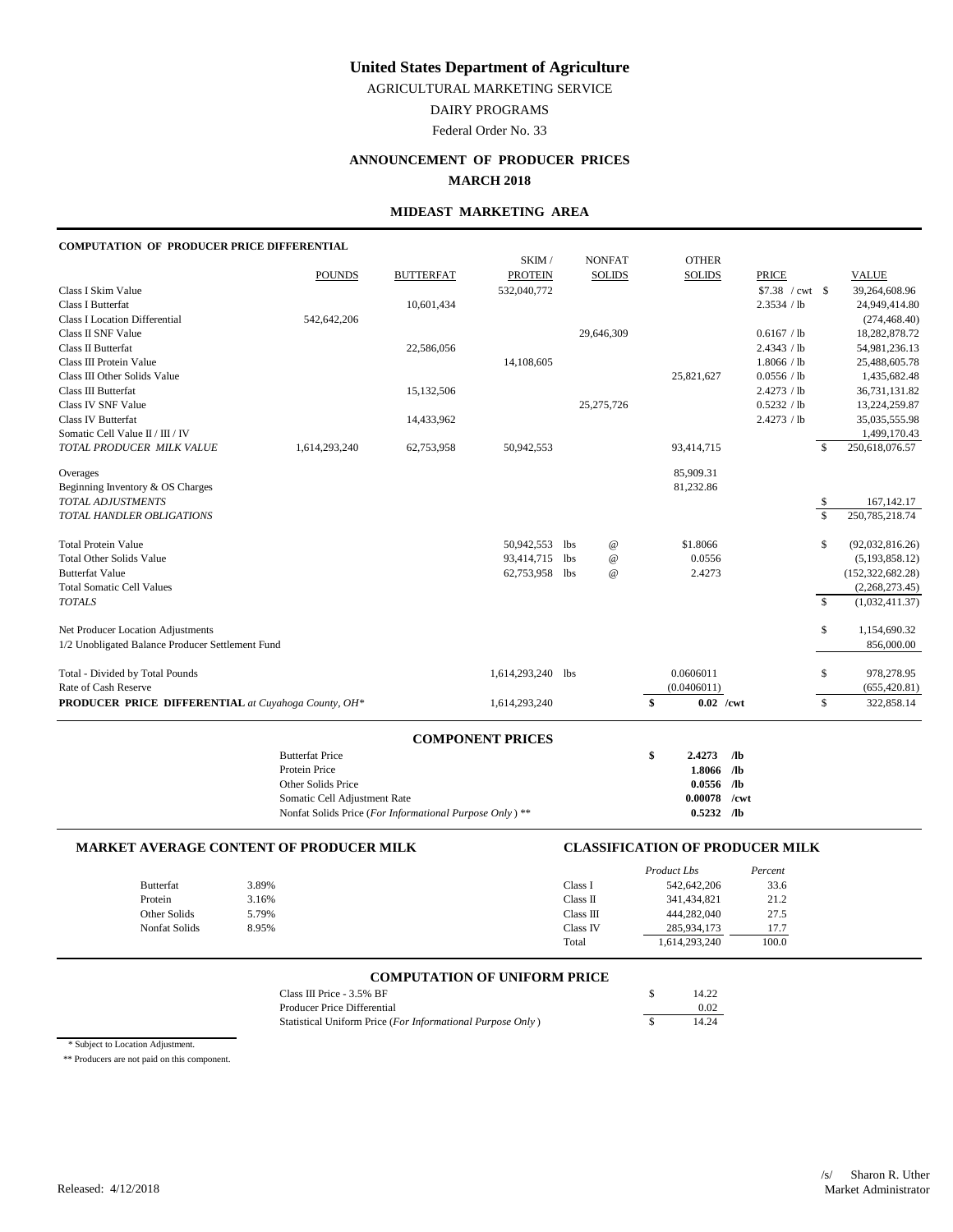AGRICULTURAL MARKETING SERVICE

DAIRY PROGRAMS

Federal Order No. 33

# **ANNOUNCEMENT OF PRODUCER PRICES**

**APRIL 2018**

### **MIDEAST MARKETING AREA**

# **COMPUTATION OF PRODUCER PRICE DIFFERENTIAL**

|                                                     |                                                        |                  | SKIM /                  |            | <b>NONFAT</b>             | <b>OTHER</b>      |                  |                |                    |
|-----------------------------------------------------|--------------------------------------------------------|------------------|-------------------------|------------|---------------------------|-------------------|------------------|----------------|--------------------|
|                                                     | <b>POUNDS</b>                                          | <b>BUTTERFAT</b> | <b>PROTEIN</b>          |            | <b>SOLIDS</b>             | <b>SOLIDS</b>     | <b>PRICE</b>     |                | <b>VALUE</b>       |
| Class I Skim Value                                  |                                                        |                  | 495,570,961             |            |                           |                   | $$7.82$ / cwt \$ |                | 38,753,649.20      |
| Class I Butterfat                                   |                                                        | 9,911,023        |                         |            |                           |                   | 2.4451 / lb      |                | 24, 233, 442. 31   |
| <b>Class I Location Differential</b>                | 505,481,984                                            |                  |                         |            |                           |                   |                  |                | (265, 231.73)      |
| <b>Class II SNF Value</b>                           |                                                        |                  |                         |            | 29,508,967                |                   | 0.6011 / lb      |                | 17,737,840.09      |
| Class II Butterfat                                  |                                                        | 22,583,054       |                         |            |                           |                   | 2.5183 / lb      |                | 56,870,904.86      |
| Class III Protein Value                             |                                                        |                  | 17,048,926              |            |                           |                   | 1.7810 / lb      |                | 30, 364, 137. 23   |
| Class III Other Solids Value                        |                                                        |                  |                         |            |                           | 31,340,919        | 0.0619 / lb      |                | 1,940,002.89       |
| Class III Butterfat                                 |                                                        | 18,169,358       |                         |            |                           |                   | 2.5113 / lb      |                | 45,628,708.76      |
| Class IV SNF Value                                  |                                                        |                  |                         |            | 25,649,091                |                   | 0.5401 / lb      |                | 13,853,074.06      |
| <b>Class IV Butterfat</b>                           |                                                        | 14,311,449       |                         |            |                           |                   | 2.5113 / lb      |                | 35,940,341.88      |
| Somatic Cell Value II / III / IV                    |                                                        |                  |                         |            |                           |                   |                  |                | 1,696,025.78       |
| TOTAL PRODUCER MILK VALUE                           | 1,675,648,390                                          | 64,974,884       | 52,671,467              |            |                           | 96,888,152        |                  | $\mathcal{S}$  | 266,752,895.33     |
| Overages                                            |                                                        |                  |                         |            |                           | 8,034.41          |                  |                |                    |
| Beginning Inventory & OS Charges                    |                                                        |                  |                         |            |                           | 69,415.13         |                  |                |                    |
| TOTAL ADJUSTMENTS                                   |                                                        |                  |                         |            |                           |                   |                  | -S             | 77,449.54          |
| TOTAL HANDLER OBLIGATIONS                           |                                                        |                  |                         |            |                           |                   |                  | \$             | 266,830,344.87     |
| <b>Total Protein Value</b>                          |                                                        |                  | 52,671,467              | lbs        | $^\text{\textregistered}$ | \$1.7810          |                  | \$             | (93,807,882.75)    |
| <b>Total Other Solids Value</b>                     |                                                        |                  | 96,888,152              | <b>lbs</b> | $^\text{\textregistered}$ | 0.0619            |                  |                | (5,997,376.57)     |
| <b>Butterfat Value</b>                              |                                                        |                  | 64,974,884 lbs          |            | $\omega$                  | 2.5113            |                  |                | (163, 171, 426.20) |
| <b>Total Somatic Cell Values</b>                    |                                                        |                  |                         |            |                           |                   |                  |                | (2,429,867.11)     |
| <b>TOTALS</b>                                       |                                                        |                  |                         |            |                           |                   |                  | $\overline{s}$ | 1,423,792.24       |
| Net Producer Location Adjustments                   |                                                        |                  |                         |            |                           |                   |                  | \$             | 1,319,004.19       |
| 1/2 Unobligated Balance Producer Settlement Fund    |                                                        |                  |                         |            |                           |                   |                  |                | 750,000.00         |
| Total - Divided by Total Pounds                     |                                                        |                  | 1,675,648,390 lbs       |            |                           | 0.2084445         |                  | \$             | 3,492,796.43       |
| Rate of Cash Reserve                                |                                                        |                  |                         |            |                           | (0.0484445)       |                  |                | (811, 759.48)      |
| PRODUCER PRICE DIFFERENTIAL at Cuyahoga County, OH* |                                                        |                  | 1,675,648,390           |            |                           | \$<br>$0.16$ /cwt |                  | \$             | 2,681,036.95       |
|                                                     |                                                        |                  |                         |            |                           |                   |                  |                |                    |
|                                                     | <b>Butterfat Price</b>                                 |                  | <b>COMPONENT PRICES</b> |            |                           | \$<br>2.5113      | $\sqrt{a}$       |                |                    |
|                                                     | Protein Price                                          |                  |                         |            |                           | 1.7810 /lb        |                  |                |                    |
|                                                     | Other Solids Price                                     |                  |                         |            |                           | 0.0619            | $\sqrt{a}$       |                |                    |
|                                                     | Somatic Cell Adjustment Rate                           |                  |                         |            |                           | 0.00079           | /cwt             |                |                    |
|                                                     | Nonfat Solids Price (For Informational Purpose Only)** |                  |                         |            |                           | $0.5401$ /lb      |                  |                |                    |
|                                                     |                                                        |                  |                         |            |                           |                   |                  |                |                    |

### **MARKET AVERAGE CONTENT OF PRODUCER MILK CLASSIFICATION OF PRODUCER MILK**

|                  |       |           | Product Lbs   | Percent |
|------------------|-------|-----------|---------------|---------|
| <b>Butterfat</b> | 3.88% | Class I   | 505,481,984   | 30.2    |
| Protein          | 3.14% | Class II  | 340,551,980   | 20.3    |
| Other Solids     | 5.78% | Class III | 539,500,135   | 32.2    |
| Nonfat Solids    | 8.92% | Class IV  | 290.114.291   | 17.3    |
|                  |       | Total     | 1,675,648,390 | 100.0   |

# **COMPUTATION OF UNIFORM PRICE**

| Class III Price $-3.5\%$ BF                                | 14.47 |
|------------------------------------------------------------|-------|
| Producer Price Differential                                | 0.16  |
| Statistical Uniform Price (For Informational Purpose Only) | 14.63 |

\* Subject to Location Adjustment.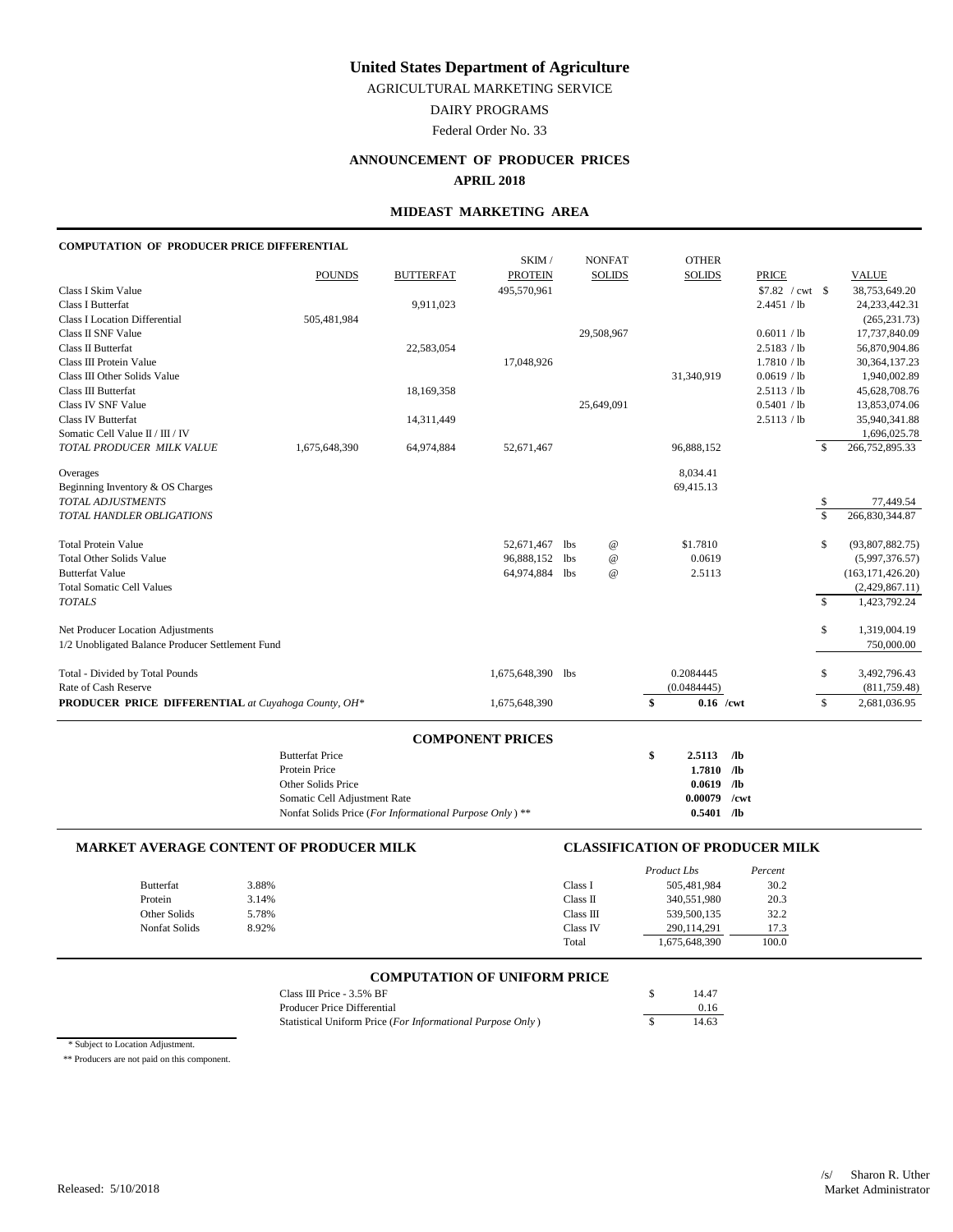AGRICULTURAL MARKETING SERVICE

DAIRY PROGRAMS

Federal Order No. 33

# **ANNOUNCEMENT OF PRODUCER PRICES**

**MAY 2018**

### **MIDEAST MARKETING AREA**

#### **COMPUTATION OF PRODUCER PRICE DIFFERENTIAL**

|                                                     |                                                         |                  | SKIM /                  |     | <b>NONFAT</b>   | <b>OTHER</b>      |                 |                  |               |                    |
|-----------------------------------------------------|---------------------------------------------------------|------------------|-------------------------|-----|-----------------|-------------------|-----------------|------------------|---------------|--------------------|
|                                                     | <b>POUNDS</b>                                           | <b>BUTTERFAT</b> | <b>PROTEIN</b>          |     | <b>SOLIDS</b>   | <b>SOLIDS</b>     |                 | <b>PRICE</b>     |               | <b>VALUE</b>       |
| Class I Skim Value                                  |                                                         |                  | 501,029,761             |     |                 |                   |                 | $$7.98$ / cwt \$ |               | 39,982,174.95      |
| Class I Butterfat                                   |                                                         | 10,106,022       |                         |     |                 |                   |                 | 2.4977 / lb      |               | 25, 241, 811.15    |
| <b>Class I Location Differential</b>                | 511,135,783                                             |                  |                         |     |                 |                   |                 |                  |               | (256, 278.71)      |
| Class II SNF Value                                  |                                                         |                  |                         |     | 32,841,129      |                   |                 | 0.6056 / lb      |               | 19,888,587.74      |
| Class II Butterfat                                  |                                                         | 25,244,916       |                         |     |                 |                   |                 | 2.6309 / lb      |               | 66,416,849.50      |
| Class III Protein Value                             |                                                         |                  | 14,592,730              |     |                 |                   |                 | 1.8609 / lb      |               | 27,155,611.26      |
| Class III Other Solids Value                        |                                                         |                  |                         |     |                 | 27,466,498        |                 | 0.0742 / lb      |               | 2,038,014.17       |
| Class III Butterfat                                 |                                                         | 15,284,287       |                         |     |                 |                   |                 | 2.6239 / lb      |               | 40,104,440.65      |
| Class IV SNF Value                                  |                                                         |                  |                         |     | 27, 197, 225    |                   |                 | 0.6196 / lb      |               | 16,851,400.63      |
| Class IV Butterfat                                  |                                                         | 12,441,067       |                         |     |                 |                   |                 | 2.6239 / lb      |               | 32,644,115.73      |
| Somatic Cell Value II / III / IV                    |                                                         |                  |                         |     |                 |                   |                 |                  |               | 1,663,894.07       |
| TOTAL PRODUCER MILK VALUE                           | 1,673,788,439                                           | 63,076,292       | 51,331,649              |     |                 | 96,831,082        |                 |                  | <sup>\$</sup> | 271,730,621.14     |
| Overages                                            |                                                         |                  |                         |     |                 | 14,513.13         |                 |                  |               |                    |
| Beginning Inventory & OS Charges                    |                                                         |                  |                         |     |                 | 147,336.80        |                 |                  |               |                    |
| TOTAL ADJUSTMENTS                                   |                                                         |                  |                         |     |                 |                   |                 |                  | \$            | 161,849.93         |
| TOTAL HANDLER OBLIGATIONS                           |                                                         |                  |                         |     |                 |                   |                 |                  | \$            | 271,892,471.07     |
| <b>Total Protein Value</b>                          |                                                         |                  | 51,331,649              | lbs | $^{\copyright}$ | \$1.8609          |                 |                  | \$            | (95,523,065.64)    |
| <b>Total Other Solids Value</b>                     |                                                         |                  | 96,831,082              | lbs | $^{\copyright}$ | 0.0742            |                 |                  |               | (7, 184, 866.28)   |
| <b>Butterfat Value</b>                              |                                                         |                  | 63,076,292              | lbs | $\omega$        | 2.6239            |                 |                  |               | (165, 505, 882.59) |
| <b>Total Somatic Cell Values</b>                    |                                                         |                  |                         |     |                 |                   |                 |                  |               | (2,400,707.79)     |
| <b>TOTALS</b>                                       |                                                         |                  |                         |     |                 |                   |                 |                  | $\mathbb{S}$  | 1,277,948.77       |
| Net Producer Location Adjustments                   |                                                         |                  |                         |     |                 |                   |                 |                  | \$            | 1,187,143.96       |
| 1/2 Unobligated Balance Producer Settlement Fund    |                                                         |                  |                         |     |                 |                   |                 |                  |               | 789,000.00         |
| Total - Divided by Total Pounds                     |                                                         |                  | 1,673,788,439 lbs       |     |                 | 0.1944148         |                 |                  | \$            | 3,254,092.73       |
| Rate of Cash Reserve                                |                                                         |                  |                         |     |                 | (0.0444148)       |                 |                  |               | (743, 409.79)      |
| PRODUCER PRICE DIFFERENTIAL at Cuyahoga County, OH* |                                                         |                  | 1,673,788,439           |     |                 | \$<br>$0.15$ /cwt |                 |                  | \$            | 2,510,682.94       |
|                                                     |                                                         |                  |                         |     |                 |                   |                 |                  |               |                    |
|                                                     | <b>Butterfat Price</b>                                  |                  | <b>COMPONENT PRICES</b> |     |                 | \$<br>2.6239      | /1 <sub>b</sub> |                  |               |                    |
|                                                     | Protein Price                                           |                  |                         |     |                 | 1.8609            | /1 <sub>b</sub> |                  |               |                    |
|                                                     | Other Solids Price                                      |                  |                         |     |                 | 0.0742            | $\sqrt{a}$      |                  |               |                    |
|                                                     | Somatic Cell Adjustment Rate                            |                  |                         |     |                 | 0.00082           | /cwt            |                  |               |                    |
|                                                     | Nonfat Solids Price (For Informational Purpose Only) ** |                  |                         |     |                 | $0.6196$ /lb      |                 |                  |               |                    |
|                                                     |                                                         |                  |                         |     |                 |                   |                 |                  |               |                    |

#### **MARKET AVERAGE CONTENT OF PRODUCER MILK CLASSIFICATION OF PRODUCER MILK**

|                  |       |           | Product Lbs   | Percent |
|------------------|-------|-----------|---------------|---------|
| <b>Butterfat</b> | 3.77% | Class I   | 511, 135, 783 | 30.5    |
| Protein          | 3.07% | Class II  | 382,683,567   | 22.9    |
| Other Solids     | 5.79% | Class III | 472,438,399   | 28.2    |
| Nonfat Solids    | 8.86% | Class IV  | 307,530,690   | 18.4    |
|                  |       | Total     | 1,673,788,439 | 100.0   |

# **COMPUTATION OF UNIFORM PRICE**

| Class III Price - 3.5% BF                                  | 15.18 |
|------------------------------------------------------------|-------|
| Producer Price Differential                                | 0.15  |
| Statistical Uniform Price (For Informational Purpose Only) | 15.33 |

\* Subject to Location Adjustment.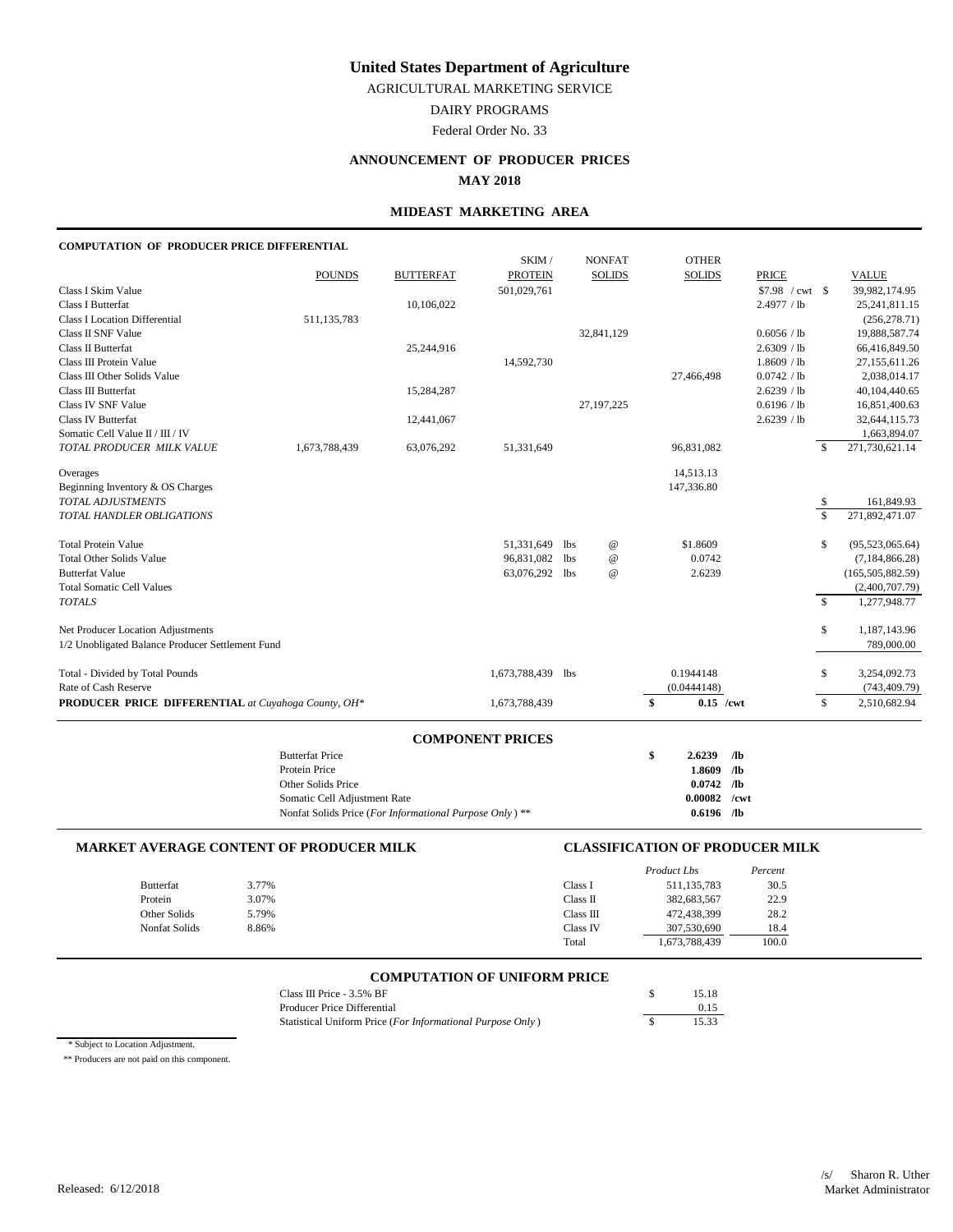AGRICULTURAL MARKETING SERVICE

DAIRY PROGRAMS

Federal Order No. 33

# **ANNOUNCEMENT OF PRODUCER PRICES**

**JUNE 2018**

### **MIDEAST MARKETING AREA**

# **COMPUTATION OF PRODUCER PRICE DIFFERENTIAL**

|                                                     |                                                         |                  | SKIM /                  |            | <b>NONFAT</b>             | <b>OTHER</b>  |                 |                    |                     |
|-----------------------------------------------------|---------------------------------------------------------|------------------|-------------------------|------------|---------------------------|---------------|-----------------|--------------------|---------------------|
|                                                     | <b>POUNDS</b>                                           | <b>BUTTERFAT</b> | <b>PROTEIN</b>          |            | <b>SOLIDS</b>             | <b>SOLIDS</b> | <b>PRICE</b>    |                    | <b>VALUE</b>        |
| Class I Skim Value                                  |                                                         |                  | 467,710,529             |            |                           |               | \$8.35 / cwt \$ |                    | 39,053,829.17       |
| Class I Butterfat                                   |                                                         | 9,840,478        |                         |            |                           |               | 2.6274 / lb     |                    | 25,854,871.91       |
| <b>Class I Location Differential</b>                | 477,551,007                                             |                  |                         |            |                           |               |                 |                    | (231, 470.96)       |
| Class II SNF Value                                  |                                                         |                  |                         |            | 30,222,756                |               | 0.7033 / lb     |                    | 21,255,664.31       |
| Class II Butterfat                                  |                                                         | 24,260,713       |                         |            |                           |               | 2.6762 / lb     |                    | 64,926,520.11       |
| Class III Protein Value                             |                                                         |                  | 18,435,304              |            |                           |               | 1.7478 / lb     |                    | 32, 221, 224. 31    |
| Class III Other Solids Value                        |                                                         |                  |                         |            |                           | 35,327,431    | 0.1128 / lb     |                    | 3,984,934.21        |
| Class III Butterfat                                 |                                                         | 19,949,882       |                         |            |                           |               | 2.6692 / lb     |                    | 53,250,225.05       |
| Class IV SNF Value                                  |                                                         |                  |                         |            | 25,270,888                |               | 0.6407 / lb     |                    | 16,191,057.92       |
| Class IV Butterfat                                  |                                                         | 9,785,026        |                         |            |                           |               | 2.6692 / lb     |                    | 26,118,191.43       |
| Somatic Cell Value II / III / IV                    |                                                         |                  |                         |            |                           |               |                 |                    | 1,610,567.54        |
| TOTAL PRODUCER MILK VALUE                           | 1,727,990,980                                           | 63,836,099       | 52,069,855              |            |                           | 99,877,455    |                 | \$                 | 284,235,615.00      |
| Overages                                            |                                                         |                  |                         |            |                           | 66,566.16     |                 |                    |                     |
| Beginning Inventory & OS Charges                    |                                                         |                  |                         |            |                           | 54,771.67     |                 |                    |                     |
| TOTAL ADJUSTMENTS                                   |                                                         |                  |                         |            |                           |               |                 | \$                 | 121,337.83          |
| TOTAL HANDLER OBLIGATIONS                           |                                                         |                  |                         |            |                           |               |                 | $\mathbf{\hat{S}}$ | 284,356,952.83      |
| <b>Total Protein Value</b>                          |                                                         |                  | 52,069,855              | lbs        | $^{\copyright}$           | \$1,7478      |                 | \$                 | (91,007,692.57)     |
| <b>Total Other Solids Value</b>                     |                                                         |                  | 99,877,455              | lbs        | $^\text{\textregistered}$ | 0.1128        |                 |                    | (11, 266, 176.97)   |
| <b>Butterfat Value</b>                              |                                                         |                  | 63,836,099              | 1bs        | $\omega$                  | 2.6692        |                 |                    | (170, 391, 315, 44) |
| <b>Total Somatic Cell Values</b>                    |                                                         |                  |                         |            |                           |               |                 |                    | (2,209,096.29)      |
| <b>TOTALS</b>                                       |                                                         |                  |                         |            |                           |               |                 | $\mathbb{S}$       | 9,482,671.56        |
| Net Producer Location Adjustments                   |                                                         |                  |                         |            |                           |               |                 | \$                 | 1,420,634.09        |
| 1/2 Unobligated Balance Producer Settlement Fund    |                                                         |                  |                         |            |                           |               |                 |                    | 764,000.00          |
| Total - Divided by Total Pounds                     |                                                         |                  | 1,727,990,980           | <b>lbs</b> |                           | 0.6751948     |                 | \$                 | 11,667,305.65       |
| Rate of Cash Reserve                                |                                                         |                  |                         |            |                           | (0.0451948)   |                 |                    | (780, 962.07)       |
| PRODUCER PRICE DIFFERENTIAL at Cuyahoga County, OH* |                                                         |                  | 1,727,990,980           |            |                           | $\mathbf{s}$  | $0.63$ /cwt     | \$                 | 10,886,343.58       |
|                                                     |                                                         |                  |                         |            |                           |               |                 |                    |                     |
|                                                     | <b>Butterfat Price</b>                                  |                  | <b>COMPONENT PRICES</b> |            |                           | \$<br>2.6692  | /1 <sub>b</sub> |                    |                     |
|                                                     | Protein Price                                           |                  |                         |            |                           | 1.7478 /lb    |                 |                    |                     |
|                                                     | Other Solids Price                                      |                  |                         |            |                           | 0.1128        | /1 <sub>b</sub> |                    |                     |
|                                                     | Somatic Cell Adjustment Rate                            |                  |                         |            |                           | 0.00081       | /cwt            |                    |                     |
|                                                     | Nonfat Solids Price (For Informational Purpose Only) ** |                  |                         |            |                           | 0.6407        | $\sqrt{a}$      |                    |                     |
|                                                     |                                                         |                  |                         |            |                           |               |                 |                    |                     |

#### **MARKET AVERAGE CONTENT OF PRODUCER MILK CLASSIFICATION OF PRODUCER MILK**

|                  |       |           | Product Lbs   | Percent |
|------------------|-------|-----------|---------------|---------|
| <b>Butterfat</b> | 3.69% | Class I   | 477,551,007   | 27.6    |
| Protein          | 3.01% | Class II  | 355,393,139   | 20.6    |
| Other Solids     | 5.78% | Class III | 608,743,355   | 35.2    |
| Nonfat Solids    | 8.79% | Class IV  | 286, 303, 479 | 16.6    |
|                  |       | Total     | 1,727,990,980 | 100.0   |

# **COMPUTATION OF UNIFORM PRICE**

| Class III Price $-3.5\%$ BF                                | 15.21 |
|------------------------------------------------------------|-------|
| Producer Price Differential                                | 0.63  |
| Statistical Uniform Price (For Informational Purpose Only) | 15.84 |

\* Subject to Location Adjustment.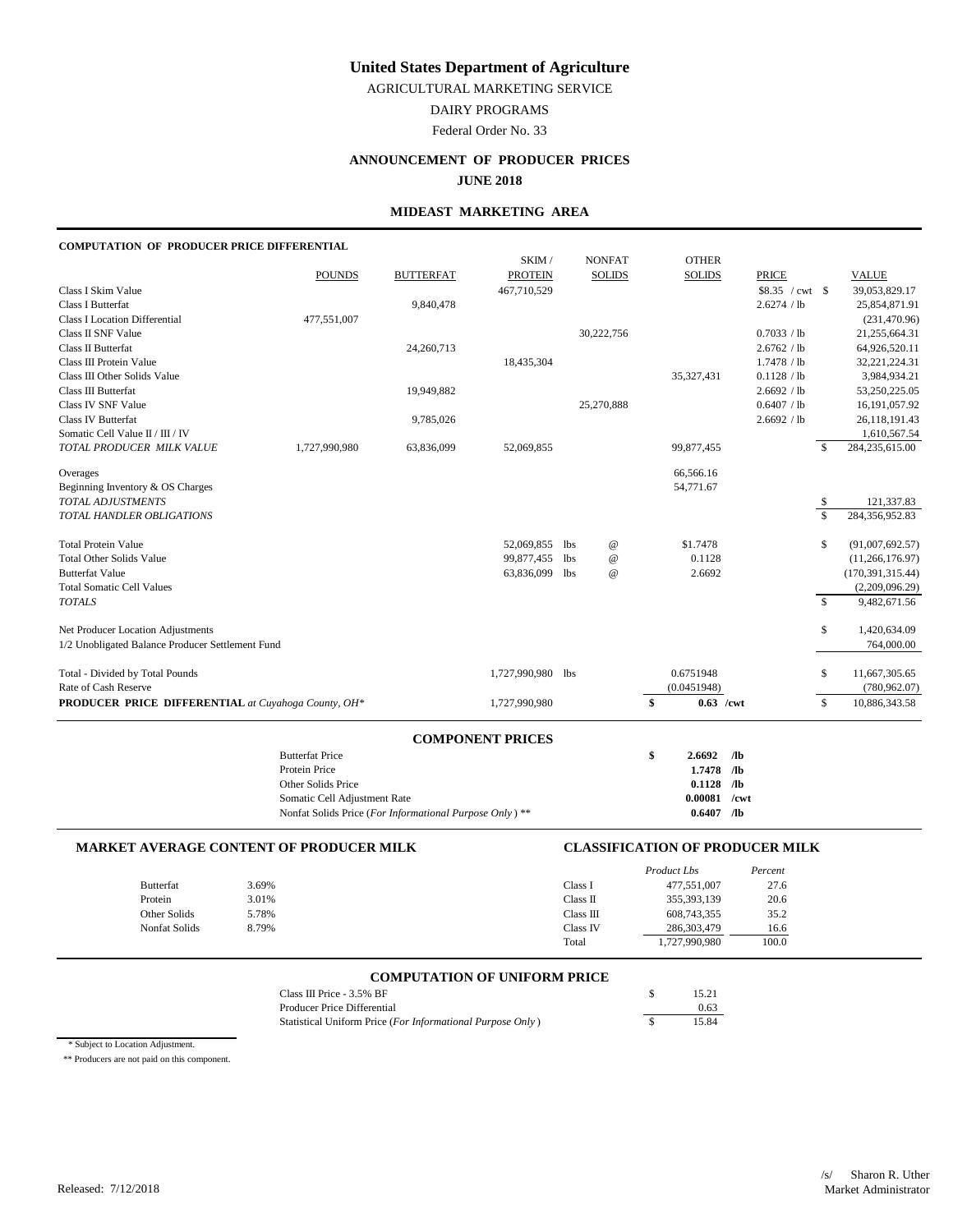AGRICULTURAL MARKETING SERVICE

DAIRY PROGRAMS

Federal Order No. 33

# **ANNOUNCEMENT OF PRODUCER PRICES**

#### **JULY 2018**

### **MIDEAST MARKETING AREA**

# **COMPUTATION OF PRODUCER PRICE DIFFERENTIAL**

|                                                     |                                                         |                  | SKIM /                  |     | <b>NONFAT</b>   |              | <b>OTHER</b>  |                 |              |              |                    |
|-----------------------------------------------------|---------------------------------------------------------|------------------|-------------------------|-----|-----------------|--------------|---------------|-----------------|--------------|--------------|--------------------|
|                                                     | <b>POUNDS</b>                                           | <b>BUTTERFAT</b> | <b>PROTEIN</b>          |     | <b>SOLIDS</b>   |              | <b>SOLIDS</b> |                 | <b>PRICE</b> |              | <b>VALUE</b>       |
| Class I Skim Value                                  |                                                         |                  | 472,568,479             |     |                 |              |               |                 |              |              | 38,986,899.58      |
| Class I Butterfat                                   |                                                         | 9,857,842        |                         |     |                 |              |               |                 | 2.6841 / lb  |              | 26,459,433.71      |
| <b>Class I Location Differential</b>                | 482,426,321                                             |                  |                         |     |                 |              |               |                 |              |              | (244, 238.14)      |
| Class II SNF Value                                  |                                                         |                  |                         |     | 24,054,674      |              |               |                 | 0.7278 / lb  |              | 17,506,991.74      |
| Class II Butterfat                                  |                                                         | 22,201,835       |                         |     |                 |              |               |                 | 2.5357 / lb  |              | 56,297,192.99      |
| Class III Protein Value                             |                                                         |                  | 19,529,843              |     |                 |              |               |                 | 1.4827 / lb  |              | 28,956,898.25      |
| Class III Other Solids Value                        |                                                         |                  |                         |     |                 |              | 37,625,543    |                 | 0.1422 / lb  |              | 5,350,352.20       |
| Class III Butterfat                                 |                                                         | 21,000,062       |                         |     |                 |              |               |                 | 2.5287 / lb  |              | 53,102,856.83      |
| Class IV SNF Value                                  |                                                         |                  |                         |     | 21,651,186      |              |               |                 | 0.6085 / lb  |              | 13,174,746.70      |
| Class IV Butterfat                                  |                                                         | 8,214,575        |                         |     |                 |              |               |                 | 2.5287 / lb  |              | 20,772,195.81      |
| Somatic Cell Value II / III / IV                    |                                                         |                  |                         |     |                 |              |               |                 |              |              | 1,287,684.68       |
| TOTAL PRODUCER MILK VALUE                           | 1,664,659,505                                           | 61,274,314       | 49,830,686              |     |                 |              | 95,999,119    |                 |              | \$           | 261, 651, 014.35   |
| Overages                                            |                                                         |                  |                         |     |                 |              | 29,446.75     |                 |              |              |                    |
| Beginning Inventory & OS Charges                    |                                                         |                  |                         |     |                 |              | (83, 217.83)  |                 |              |              |                    |
| TOTAL ADJUSTMENTS                                   |                                                         |                  |                         |     |                 |              |               |                 |              | \$           | (53,771.08)        |
| TOTAL HANDLER OBLIGATIONS                           |                                                         |                  |                         |     |                 |              |               |                 |              | \$           | 261, 597, 243. 27  |
| <b>Total Protein Value</b>                          |                                                         |                  | 49,830,686              | lbs | $^{\copyright}$ |              | \$1.4827      |                 |              | \$           | (73,883,958.10)    |
| <b>Total Other Solids Value</b>                     |                                                         |                  | 95,999,119              | lbs | $^{\copyright}$ |              | 0.1422        |                 |              |              | (13,651,074.71)    |
| <b>Butterfat Value</b>                              |                                                         |                  | 61,274,314 lbs          |     | $^{\omega}{}$   |              | 2.5287        |                 |              |              | (154, 944, 357.82) |
| <b>Total Somatic Cell Values</b>                    |                                                         |                  |                         |     |                 |              |               |                 |              |              | (1,791,242.74)     |
| <b>TOTALS</b>                                       |                                                         |                  |                         |     |                 |              |               |                 |              | $\mathbb{S}$ | 17,326,609.90      |
| Net Producer Location Adjustments                   |                                                         |                  |                         |     |                 |              |               |                 |              | \$           | 1,296,847.50       |
| 1/2 Unobligated Balance Producer Settlement Fund    |                                                         |                  |                         |     |                 |              |               |                 |              |              | 816,000.00         |
| Total - Divided by Total Pounds                     |                                                         |                  | 1,664,659,505 lbs       |     |                 |              | 1.1677738     |                 |              | \$           | 19,439,457.40      |
| Rate of Cash Reserve                                |                                                         |                  |                         |     |                 |              | (0.0477738)   |                 |              |              | (795, 271.10)      |
| PRODUCER PRICE DIFFERENTIAL at Cuyahoga County, OH* |                                                         |                  | 1,664,659,505           |     |                 | $\mathbf{s}$ | $1.12$ /cwt   |                 |              | \$           | 18,644,186.30      |
|                                                     |                                                         |                  |                         |     |                 |              |               |                 |              |              |                    |
|                                                     | <b>Butterfat Price</b>                                  |                  | <b>COMPONENT PRICES</b> |     |                 | \$           | 2.5287        | /1 <sub>b</sub> |              |              |                    |
|                                                     | Protein Price                                           |                  |                         |     |                 |              | 1.4827        | /1 <sub>b</sub> |              |              |                    |
|                                                     | Other Solids Price                                      |                  |                         |     |                 |              | 0.1422        | $\sqrt{a}$      |              |              |                    |
|                                                     | Somatic Cell Adjustment Rate                            |                  |                         |     |                 |              | 0.00074       | /cwt            |              |              |                    |
|                                                     | Nonfat Solids Price (For Informational Purpose Only) ** |                  |                         |     |                 |              | $0.6085$ /lb  |                 |              |              |                    |
|                                                     |                                                         |                  |                         |     |                 |              |               |                 |              |              |                    |

#### **MARKET AVERAGE CONTENT OF PRODUCER MILK CLASSIFICATION OF PRODUCER MILK**

|                  |       |           | Product Lbs  | Percent |
|------------------|-------|-----------|--------------|---------|
| <b>Butterfat</b> | 3.68% | Class I   | 482,426,321  | 29.0    |
| Protein          | 2.99% | Class II  | 286,831,987  | 17.2    |
| Other Solids     | 5.77% | Class III | 649,420,996  | 39.0    |
| Nonfat Solids    | 8.76% | Class IV  | 245,980,201  | 14.8    |
|                  |       | Total     | .664,659,505 | 100.0   |

# **COMPUTATION OF UNIFORM PRICE**

| Class III Price - $3.5\%$ BF                               | 14.10 |
|------------------------------------------------------------|-------|
| Producer Price Differential                                | 1.12  |
| Statistical Uniform Price (For Informational Purpose Only) | 15.22 |

\* Subject to Location Adjustment.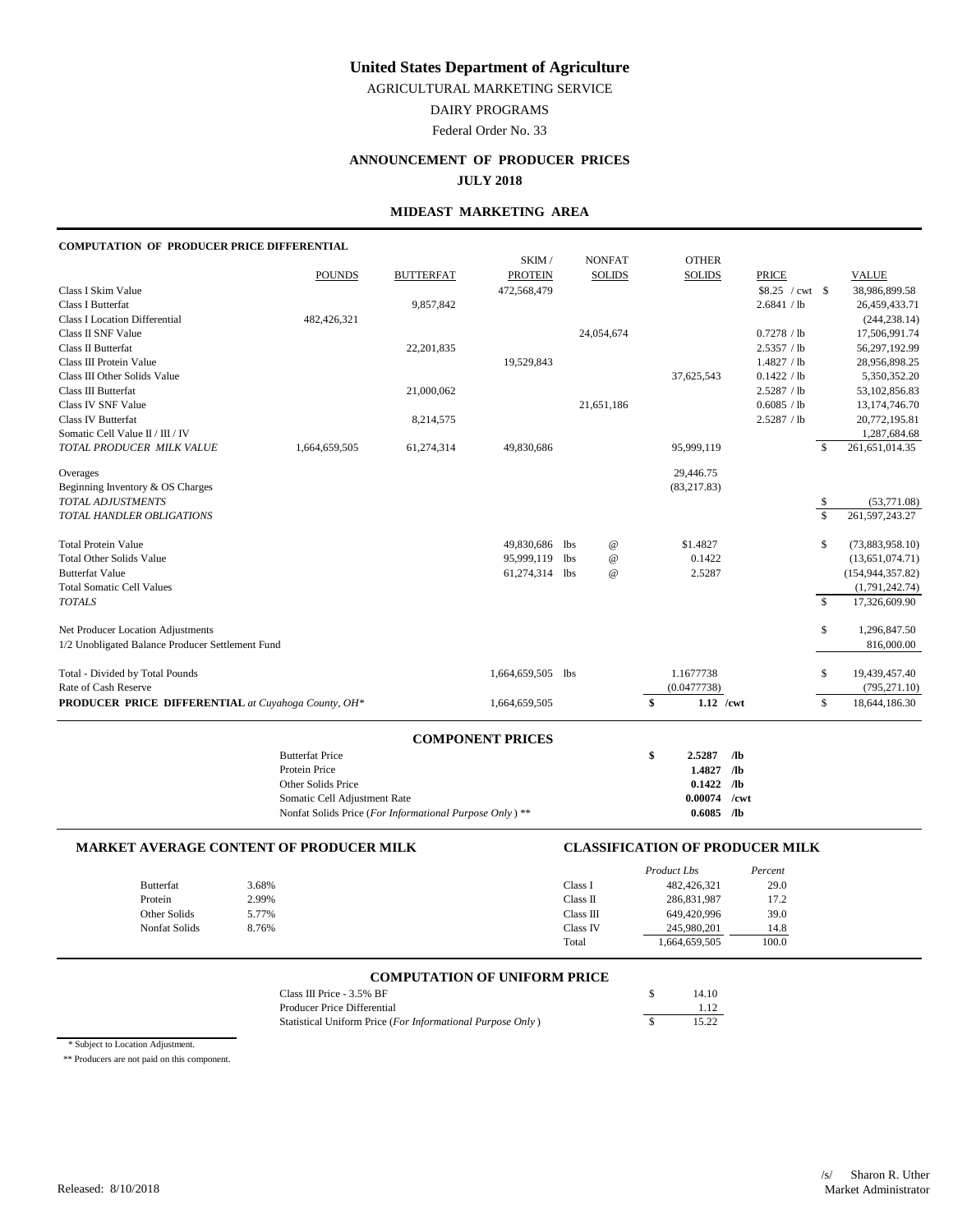AGRICULTURAL MARKETING SERVICE

DAIRY PROGRAMS

Federal Order No. 33

# **ANNOUNCEMENT OF PRODUCER PRICES**

#### **AUGUST 2018**

### **MIDEAST MARKETING AREA**

#### **COMPUTATION OF PRODUCER PRICE DIFFERENTIAL**

|                                                     |                                                         |                  | SKIM /                  |     | <b>NONFAT</b>   | <b>OTHER</b>  |                 |                   |                    |
|-----------------------------------------------------|---------------------------------------------------------|------------------|-------------------------|-----|-----------------|---------------|-----------------|-------------------|--------------------|
|                                                     | <b>POUNDS</b>                                           | <b>BUTTERFAT</b> | <b>PROTEIN</b>          |     | <b>SOLIDS</b>   | <b>SOLIDS</b> | <b>PRICE</b>    |                   | <b>VALUE</b>       |
| Class I Skim Value                                  |                                                         |                  | 538,646,830             |     |                 |               |                 | $$7.46$ / cwt \\$ | 40,183,053.54      |
| <b>Class I Butterfat</b>                            |                                                         | 11,089,366       |                         |     |                 |               | 2.5563 / lb     |                   | 28, 347, 746. 28   |
| <b>Class I Location Differential</b>                | 549,736,196                                             |                  |                         |     |                 |               |                 |                   | (301, 701.86)      |
| Class II SNF Value                                  |                                                         |                  |                         |     | 31,469,661      |               | 0.6844 / lb     |                   | 21,537,836.00      |
| Class II Butterfat                                  |                                                         | 25,389,368       |                         |     |                 |               | 2.6079 / lb     |                   | 66,212,932.83      |
| Class III Protein Value                             |                                                         |                  | 16,602,804              |     |                 |               | 1.6245 / lb     |                   | 26,971,255.12      |
| Class III Other Solids Value                        |                                                         |                  |                         |     |                 | 31,440,320    | 0.1741 / lb     |                   | 5,473,759.71       |
| Class III Butterfat                                 |                                                         | 18,827,781       |                         |     |                 |               | 2.6009 / lb     |                   | 48,969,175.61      |
| <b>Class IV SNF Value</b>                           |                                                         |                  |                         |     | 20,879,206      |               | 0.6369 / lb     |                   | 13,297,966.32      |
| Class IV Butterfat                                  |                                                         | 7,762,394        |                         |     |                 |               | 2.6009 / lb     |                   | 20,189,210.52      |
| Somatic Cell Value II / III / IV                    |                                                         |                  |                         |     |                 |               |                 |                   | 1,339,952.55       |
| TOTAL PRODUCER MILK VALUE                           | 1,699,270,542                                           | 63,068,909       | 51,636,657              |     |                 | 97,992,372    |                 | \$                | 272,221,186.62     |
| Overages                                            |                                                         |                  |                         |     |                 | 70,713.14     |                 |                   |                    |
| Beginning Inventory & OS Charges                    |                                                         |                  |                         |     |                 | 71,660.14     |                 |                   |                    |
| TOTAL ADJUSTMENTS                                   |                                                         |                  |                         |     |                 |               |                 | \$                | 142,373.28         |
| TOTAL HANDLER OBLIGATIONS                           |                                                         |                  |                         |     |                 |               |                 | \$                | 272,363,559.90     |
| <b>Total Protein Value</b>                          |                                                         |                  | 51,636,657              | lbs | $^{\copyright}$ | \$1.6245      |                 | \$                | (83,883,749.29)    |
| <b>Total Other Solids Value</b>                     |                                                         |                  | 97,992,372              | lbs | $^\copyright$   | 0.1741        |                 |                   | (17,060,472.00)    |
| <b>Butterfat Value</b>                              |                                                         |                  | 63,068,909              | lbs | $\omega$        | 2.6009        |                 |                   | (164, 035, 925.41) |
| <b>Total Somatic Cell Values</b>                    |                                                         |                  |                         |     |                 |               |                 |                   | (1,960,332.49)     |
| <b>TOTALS</b>                                       |                                                         |                  |                         |     |                 |               |                 | $\mathbb{S}$      | 5,423,080.71       |
| Net Producer Location Adjustments                   |                                                         |                  |                         |     |                 |               |                 | \$                | 1,351,633.49       |
| 1/2 Unobligated Balance Producer Settlement Fund    |                                                         |                  |                         |     |                 |               |                 |                   | 820,000.00         |
| Total - Divided by Total Pounds                     |                                                         |                  | 1,699,270,542 lbs       |     |                 | 0.4469397     |                 | \$                | 7,594,714.20       |
| Rate of Cash Reserve                                |                                                         |                  |                         |     |                 | (0.0469397)   |                 |                   | (797, 632.49)      |
| PRODUCER PRICE DIFFERENTIAL at Cuyahoga County, OH* |                                                         |                  | 1,699,270,542           |     |                 | \$            | $0.40$ /cwt     | \$                | 6,797,081.71       |
|                                                     |                                                         |                  |                         |     |                 |               |                 |                   |                    |
|                                                     | <b>Butterfat Price</b>                                  |                  | <b>COMPONENT PRICES</b> |     |                 | \$<br>2.6009  | /1 <sub>b</sub> |                   |                    |
|                                                     | Protein Price                                           |                  |                         |     |                 | 1.6245        | /1 <sub>b</sub> |                   |                    |
|                                                     | Other Solids Price                                      |                  |                         |     |                 |               | $0.1741$ /lb    |                   |                    |
|                                                     | Somatic Cell Adjustment Rate                            |                  |                         |     |                 | 0.00078       | /cwt            |                   |                    |
|                                                     | Nonfat Solids Price (For Informational Purpose Only) ** |                  |                         |     |                 | $0.6369$ /lb  |                 |                   |                    |
|                                                     |                                                         |                  |                         |     |                 |               |                 |                   |                    |

#### **MARKET AVERAGE CONTENT OF PRODUCER MILK CLASSIFICATION OF PRODUCER MILK**

|       |           | Product Lbs   | Percent |
|-------|-----------|---------------|---------|
| 3.71% | Class I   | 549,736,196   | 32.4    |
| 3.04% | Class II  | 369,701,024   | 21.8    |
| 5.77% | Class III | 543,964,069   | 32.0    |
| 8.81% | Class IV  | 235,869,253   | 13.8    |
|       | Total     | 1,699,270,542 | 100.0   |
|       |           |               |         |

# **COMPUTATION OF UNIFORM PRICE**

| Class III Price $-3.5\%$ BF                                | 14.95 |
|------------------------------------------------------------|-------|
| Producer Price Differential                                | 0.40  |
| Statistical Uniform Price (For Informational Purpose Only) | 15.35 |

\* Subject to Location Adjustment.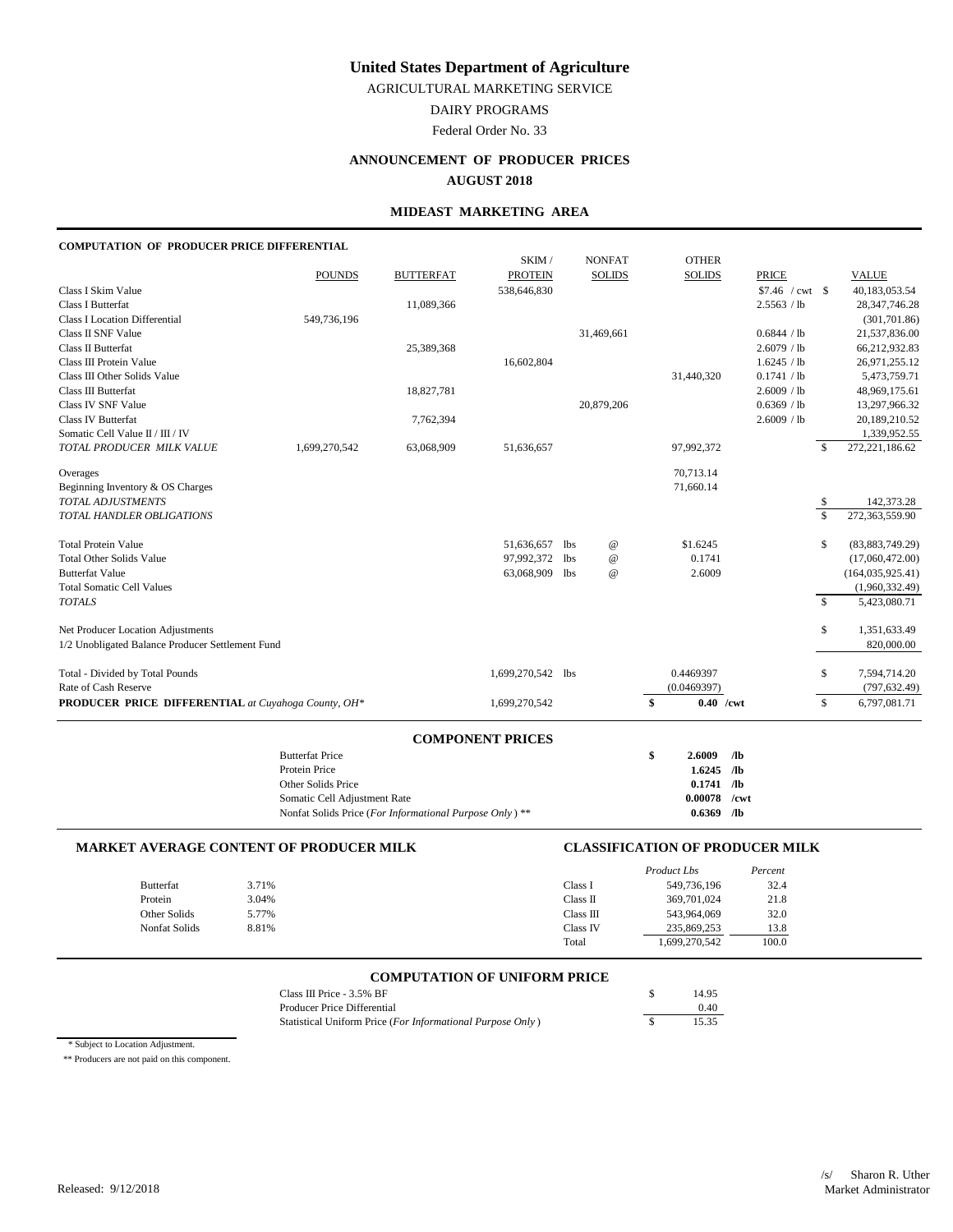AGRICULTURAL MARKETING SERVICE

DAIRY PROGRAMS

# Federal Order No. 33

# **ANNOUNCEMENT OF PRODUCER PRICES SEPTEMBER 2018**

#### **MIDEAST MARKETING AREA**

### **COMPUTATION OF PRODUCER PRICE DIFFERENTIAL**

|                                                            |               |                  | SKIM/                   |            | <b>NONFAT</b>             | <b>OTHER</b>        |                  |                    |                   |
|------------------------------------------------------------|---------------|------------------|-------------------------|------------|---------------------------|---------------------|------------------|--------------------|-------------------|
|                                                            | <b>POUNDS</b> | <b>BUTTERFAT</b> | <b>PROTEIN</b>          |            | <b>SOLIDS</b>             | <b>SOLIDS</b>       | <b>PRICE</b>     |                    | <b>VALUE</b>      |
| Class I Skim Value                                         |               |                  | 516,588,500             |            |                           |                     | $$7.92$ / cwt \$ |                    | 40,913,809.21     |
| Class I Butterfat                                          |               | 10,486,081       |                         |            |                           |                     | 2.6318 / lb      |                    | 27,597,267.97     |
| <b>Class I Location Differential</b>                       | 527,074,581   |                  |                         |            |                           |                     |                  |                    | (324, 656.90)     |
| Class II SNF Value                                         |               |                  |                         |            | 27,792,290                |                     | 0.7144 / lb      |                    | 19,854,812.00     |
| Class II Butterfat                                         |               | 22,523,535       |                         |            |                           |                     | 2.5512 / lb      |                    | 57,462,042.51     |
| Class III Protein Value                                    |               |                  | 11,783,064              |            |                           |                     | 2.0029 / lb      |                    | 23,600,298.89     |
| Class III Other Solids Value                               |               |                  |                         |            |                           | 21,889,115          | 0.2098 / lb      |                    | 4,592,336.34      |
| Class III Butterfat                                        |               | 13,315,475       |                         |            |                           |                     | 2.5442 / lb      |                    | 33,877,231.48     |
| Class IV SNF Value                                         |               |                  |                         |            | 20,093,437                |                     | 0.6801 / lb      |                    | 13,665,546.53     |
| <b>Class IV Butterfat</b>                                  |               | 8,564,590        |                         |            |                           |                     | 2.5442 / lb      |                    | 21,790,029.90     |
| Somatic Cell Value II / III / IV                           |               |                  |                         |            |                           |                     |                  |                    | 1,169,658.98      |
| TOTAL PRODUCER MILK VALUE                                  | 1,461,753,411 | 54,889,681       | 45,023,662              |            |                           | 83,853,467          |                  | \$                 | 244,198,376.91    |
| Overages                                                   |               |                  |                         |            |                           | 38,385.68           |                  |                    |                   |
| Beginning Inventory & OS Charges                           |               |                  |                         |            |                           | 22,943.11           |                  |                    |                   |
| TOTAL ADJUSTMENTS                                          |               |                  |                         |            |                           |                     |                  | \$                 | 61,328.79         |
| TOTAL HANDLER OBLIGATIONS                                  |               |                  |                         |            |                           |                     |                  | $\mathbf{\hat{S}}$ | 244,259,705.70    |
| <b>Total Protein Value</b>                                 |               |                  | 45,023,662              | <b>lbs</b> | $^{\copyright}$           | \$2.0029            |                  | \$                 | (90, 177, 892.67) |
| <b>Total Other Solids Value</b>                            |               |                  | 83, 853, 467            | <b>lbs</b> | $^\text{\textregistered}$ | 0.2098              |                  |                    | (17,592,457.38)   |
| <b>Butterfat Value</b>                                     |               |                  | 54,889,681              | <b>lbs</b> | $^\text{\textregistered}$ | 2.5442              |                  |                    | (139,650,326.41)  |
| <b>Total Somatic Cell Values</b>                           |               |                  |                         |            |                           |                     |                  |                    | (1,804,709.24)    |
| <b>TOTALS</b>                                              |               |                  |                         |            |                           |                     |                  | s.                 | (4,965,680.00)    |
| Net Producer Location Adjustments                          |               |                  |                         |            |                           |                     |                  | \$                 | 1,057,450.90      |
| 1/2 Unobligated Balance Producer Settlement Fund           |               |                  |                         |            |                           |                     |                  |                    | 771,000.00        |
| Total - Divided by Total Pounds                            |               |                  | 1,461,753,411 lbs       |            |                           | (0.2146210)         |                  | \$                 | (3,137,229.10)    |
| Rate of Cash Reserve                                       |               |                  |                         |            |                           | (0.0453790)         |                  |                    | (663, 329.08)     |
| <b>PRODUCER PRICE DIFFERENTIAL</b> at Cuyahoga County, OH* |               |                  | 1,461,753,411           |            |                           | \$<br>$(0.26)$ /cwt |                  | \$                 | (3,800,558.18)    |
|                                                            |               |                  | <b>COMPONENT PRICES</b> |            |                           |                     |                  |                    |                   |

| <b>Butterfat Price</b>                                  | S | 2.5442         | - /lb      |
|---------------------------------------------------------|---|----------------|------------|
| Protein Price                                           |   | $2.0029$ /lb   |            |
| Other Solids Price                                      |   | $0.2098$ /lb   |            |
| Somatic Cell Adjustment Rate                            |   | $0.00083$ /cwt |            |
| Nonfat Solids Price (For Informational Purpose Only) ** |   | 0.6801         | $\sqrt{2}$ |

|       |                                                | Product Lbs   | Percent                                |
|-------|------------------------------------------------|---------------|----------------------------------------|
| 3.76% | Class I                                        | 527,074,581   | 36.1                                   |
| 3.08% | Class II                                       | 326.298.093   | 22.3                                   |
| 5.74% | Class III                                      | 380,680,675   | 26.0                                   |
| 8.82% | Class IV                                       | 227,700,062   | 15.6                                   |
|       | Total                                          | 1,461,753,411 | 100.0                                  |
|       | <b>MARKET AVERAGE CONTENT OF PRODUCER MILK</b> |               | <b>CLASSIFICATION OF PRODUCER MILK</b> |

#### **COMPUTATION OF UNIFORM PRICE**

| Class III Price - $3.5\%$ BF                               | 16.09  |
|------------------------------------------------------------|--------|
| Producer Price Differential                                | (0.26) |
| Statistical Uniform Price (For Informational Purpose Only) | 15.83  |

\* Subject to Location Adjustment.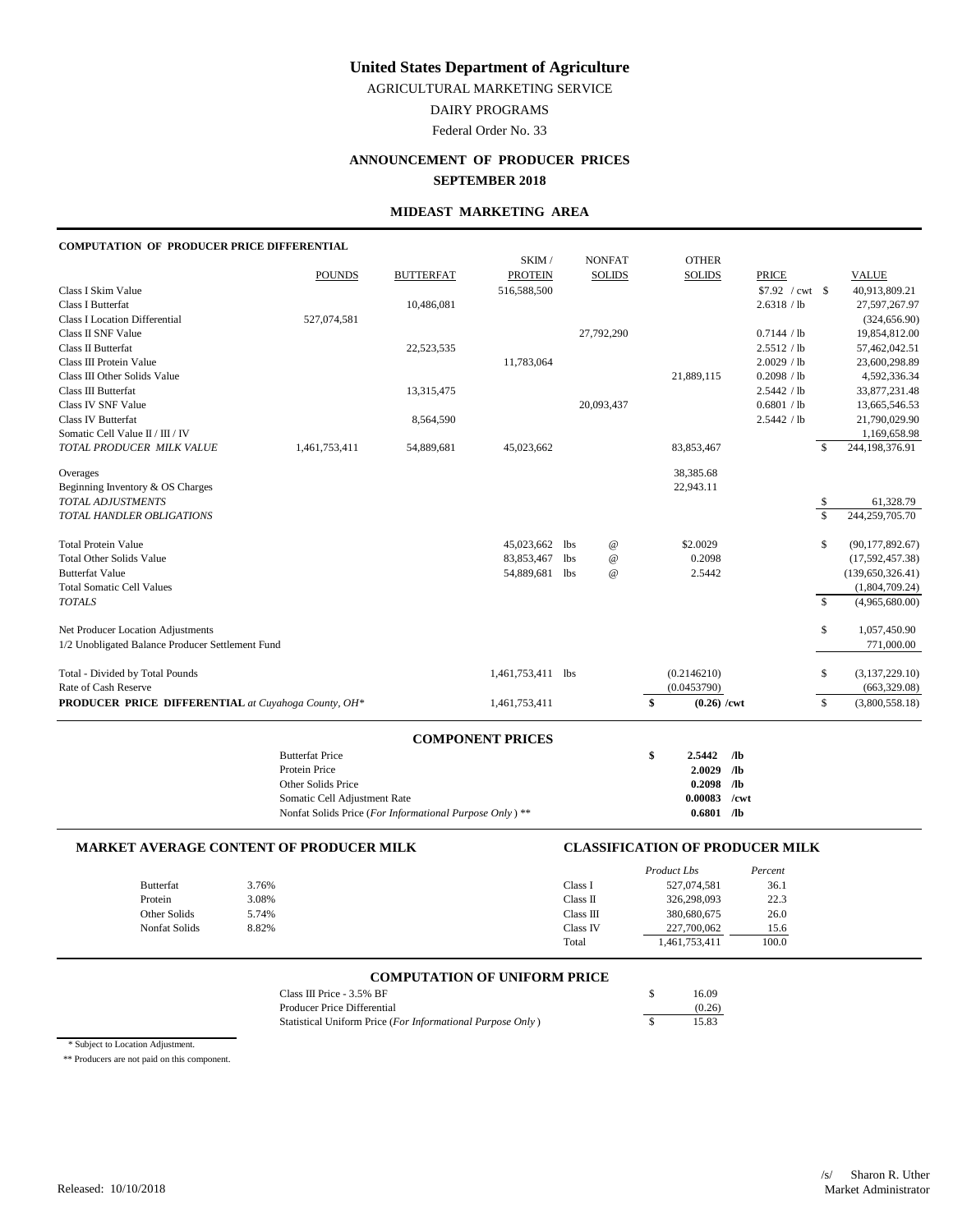AGRICULTURAL MARKETING SERVICE

DAIRY PROGRAMS

Federal Order No. 33

# **ANNOUNCEMENT OF PRODUCER PRICES**

#### **OCTOBER 2018**

### **MIDEAST MARKETING AREA**

# **COMPUTATION OF PRODUCER PRICE DIFFERENTIAL**

|                                                     |                                                        |                  | SKIM /                  |     | <b>NONFAT</b>   | <b>OTHER</b>      |                  |                         |                    |
|-----------------------------------------------------|--------------------------------------------------------|------------------|-------------------------|-----|-----------------|-------------------|------------------|-------------------------|--------------------|
|                                                     | <b>POUNDS</b>                                          | <b>BUTTERFAT</b> | <b>PROTEIN</b>          |     | <b>SOLIDS</b>   | <b>SOLIDS</b>     | <b>PRICE</b>     |                         | <b>VALUE</b>       |
| Class I Skim Value                                  |                                                        |                  | 565,231,399             |     |                 |                   | $$9.71$ / cwt \$ |                         | 54,883,968.86      |
| Class I Butterfat                                   |                                                        | 11,690,574       |                         |     |                 |                   | 2.5593 / lb      |                         | 29,919,686.04      |
| <b>Class I Location Differential</b>                | 576,921,973                                            |                  |                         |     |                 |                   |                  |                         | (343, 867.93)      |
| Class II SNF Value                                  |                                                        |                  |                         |     | 29,492,294      |                   | 0.7567 / lb      |                         | 22,316,818.92      |
| <b>Class II Butterfat</b>                           |                                                        | 25,043,180       |                         |     |                 |                   | 2.5621 / lb      |                         | 64, 163, 131.50    |
| Class III Protein Value                             |                                                        |                  | 16,100,376              |     |                 |                   | 1.7185 / lb      |                         | 27,668,496.16      |
| Class III Other Solids Value                        |                                                        |                  |                         |     |                 | 28,903,501        | 0.2553 / lb      |                         | 7,379,063.83       |
| Class III Butterfat                                 |                                                        | 18,867,161       |                         |     |                 |                   | 2.5551 / lb      |                         | 48,207,483.09      |
| Class IV SNF Value                                  |                                                        |                  |                         |     | 20,078,586      |                   | 0.6990 / lb      |                         | 14,034,931.66      |
| <b>Class IV Butterfat</b>                           |                                                        | 8,379,296        |                         |     |                 |                   | 2.5551 / lb      |                         | 21,409,939.20      |
| Somatic Cell Value II / III / IV                    |                                                        |                  |                         |     |                 |                   |                  |                         | 1,430,212.44       |
| TOTAL PRODUCER MILK VALUE                           | 1,647,449,471                                          | 63,980,211       | 52,451,288              |     |                 | 94,545,724        |                  | $\mathcal{S}$           | 291,069,863.77     |
| Overages                                            |                                                        |                  |                         |     |                 | 36,448.96         |                  |                         |                    |
| Beginning Inventory & OS Charges                    |                                                        |                  |                         |     |                 | 47,185.15         |                  |                         |                    |
| TOTAL ADJUSTMENTS                                   |                                                        |                  |                         |     |                 |                   |                  | -S                      | 83,634.11          |
| TOTAL HANDLER OBLIGATIONS                           |                                                        |                  |                         |     |                 |                   |                  | $\overline{\mathbf{s}}$ | 291,153,497.88     |
| <b>Total Protein Value</b>                          |                                                        |                  | 52,451,288              | 1bs | $^{\copyright}$ | \$1.7185          |                  | \$                      | (90, 137, 538.44)  |
| <b>Total Other Solids Value</b>                     |                                                        |                  | 94,545,724 lbs          |     | $^{\copyright}$ | 0.2553            |                  |                         | (24, 137, 523.36)  |
| <b>Butterfat Value</b>                              |                                                        |                  | 63,980,211 lbs          |     | @               | 2.5551            |                  |                         | (163, 475, 837.15) |
| <b>Total Somatic Cell Values</b>                    |                                                        |                  |                         |     |                 |                   |                  |                         | (2,177,179.83)     |
| <b>TOTALS</b>                                       |                                                        |                  |                         |     |                 |                   |                  | $\mathbf{\hat{S}}$      | 11,225,419.10      |
| Net Producer Location Adjustments                   |                                                        |                  |                         |     |                 |                   |                  | \$                      | 1,399,082.72       |
| 1/2 Unobligated Balance Producer Settlement Fund    |                                                        |                  |                         |     |                 |                   |                  |                         | 804,000.00         |
| Total - Divided by Total Pounds                     |                                                        |                  | 1,647,449,471 lbs       |     |                 | 0.8151086         |                  | \$                      | 13,428,501.82      |
| Rate of Cash Reserve                                |                                                        |                  |                         |     |                 | (0.0451086)       |                  |                         | (743, 141.39)      |
| PRODUCER PRICE DIFFERENTIAL at Cuyahoga County, OH* |                                                        |                  | 1,647,449,471           |     |                 | \$<br>$0.77$ /cwt |                  | \$                      | 12,685,360.43      |
|                                                     |                                                        |                  |                         |     |                 |                   |                  |                         |                    |
|                                                     | <b>Butterfat Price</b>                                 |                  | <b>COMPONENT PRICES</b> |     |                 | \$<br>2.5551      | /1 <sub>b</sub>  |                         |                    |
|                                                     | Protein Price                                          |                  |                         |     |                 | 1.7185 /lb        |                  |                         |                    |
|                                                     | Other Solids Price                                     |                  |                         |     |                 | 0.2553            | $\sqrt{a}$       |                         |                    |
|                                                     | Somatic Cell Adjustment Rate                           |                  |                         |     |                 | 0.00078           | /cwt             |                         |                    |
|                                                     | Nonfat Solids Price (For Informational Purpose Only)** |                  |                         |     |                 | $0.6990$ /lb      |                  |                         |                    |
|                                                     |                                                        |                  |                         |     |                 |                   |                  |                         |                    |

#### **MARKET AVERAGE CONTENT OF PRODUCER MILK CLASSIFICATION OF PRODUCER MILK**

|                  |       |           | Product Lbs   | Percent |
|------------------|-------|-----------|---------------|---------|
| <b>Butterfat</b> | 3.88% | Class I   | 576,921,973   | 35.0    |
| Protein          | 3.18% | Class II  | 342,920,731   | 20.8    |
| Other Solids     | 5.74% | Class III | 503, 105, 224 | 30.5    |
| Nonfat Solids    | 8.92% | Class IV  | 224,501,543   | 13.7    |
|                  |       | Total     | .647,449,471  | 100.0   |

# **COMPUTATION OF UNIFORM PRICE**

| Class III Price $-3.5\%$ BF                                | 15.53 |
|------------------------------------------------------------|-------|
| Producer Price Differential                                | 0.77  |
| Statistical Uniform Price (For Informational Purpose Only) | 16.30 |

\* Subject to Location Adjustment.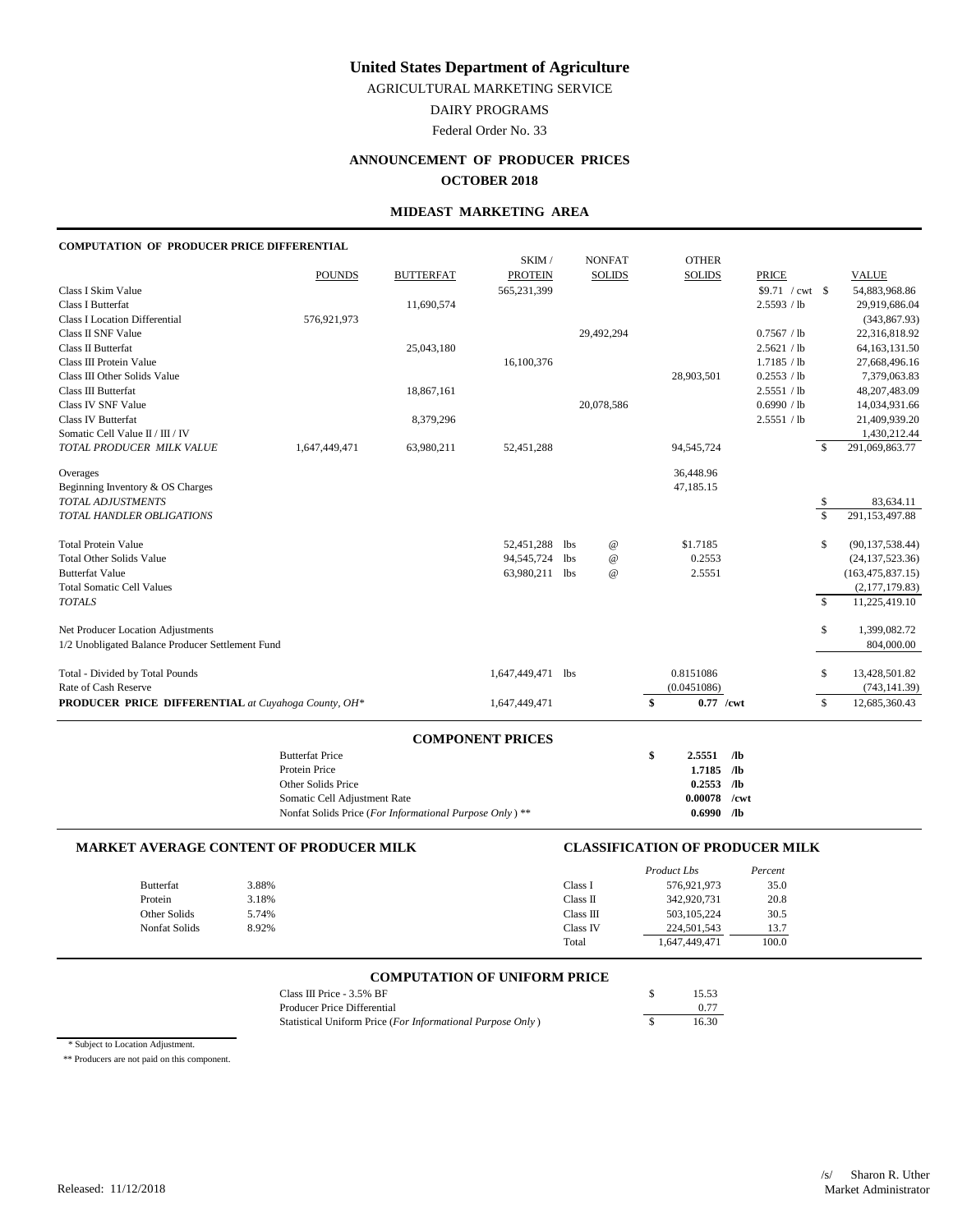AGRICULTURAL MARKETING SERVICE

DAIRY PROGRAMS

Federal Order No. 33

# **ANNOUNCEMENT OF PRODUCER PRICES**

# **NOVEMBER 2018**

### **MIDEAST MARKETING AREA**

#### **COMPUTATION OF PRODUCER PRICE DIFFERENTIAL**

|                                                     |                                                        |                  | SKIM /                  |            | <b>NONFAT</b>             | <b>OTHER</b>      |                 |               |                    |
|-----------------------------------------------------|--------------------------------------------------------|------------------|-------------------------|------------|---------------------------|-------------------|-----------------|---------------|--------------------|
|                                                     | <b>POUNDS</b>                                          | <b>BUTTERFAT</b> | <b>PROTEIN</b>          |            | <b>SOLIDS</b>             | <b>SOLIDS</b>     | <b>PRICE</b>    |               | <b>VALUE</b>       |
| Class I Skim Value                                  |                                                        |                  | 567,404,188             |            |                           |                   | \$8.81 / cwt \$ |               | 49,988,308.96      |
| <b>Class I Butterfat</b>                            |                                                        | 12,054,952       |                         |            |                           |                   | 2.5778 / lb     |               | 31,075,255.23      |
| <b>Class I Location Differential</b>                | 579,459,140                                            |                  |                         |            |                           |                   |                 |               | (345, 192.61)      |
| <b>Class II SNF Value</b>                           |                                                        |                  |                         |            | 21,233,941                |                   | 0.7733 / lb     |               | 16,420,206.57      |
| Class II Butterfat                                  |                                                        | 22,451,865       |                         |            |                           |                   | 2.5455 / lb     |               | 57,151,222.36      |
| Class III Protein Value                             |                                                        |                  | 17,011,119              |            |                           |                   | 1.3419 / lb     |               | 22,827,220.58      |
| Class III Other Solids Value                        |                                                        |                  |                         |            |                           | 29,924,293        | 0.2714 / lb     |               | 8,121,453.13       |
| Class III Butterfat                                 |                                                        | 18,721,075       |                         |            |                           |                   | 2.5385 / lb     |               | 47,523,448.88      |
| Class IV SNF Value                                  |                                                        |                  |                         |            | 18,593,753                |                   | 0.7110 / lb     |               | 13,220,158.40      |
| <b>Class IV Butterfat</b>                           |                                                        | 9,003,648        |                         |            |                           |                   | 2.5385 / lb     |               | 22,855,760.43      |
| Somatic Cell Value II / III / IV                    |                                                        |                  |                         |            |                           |                   |                 |               | 1,283,027.98       |
| TOTAL PRODUCER MILK VALUE                           | 1,554,797,636                                          | 62,231,540       | 50,671,135              |            |                           | 89,327,369        |                 | $\mathcal{S}$ | 270,120,869.91     |
| Overages                                            |                                                        |                  |                         |            |                           | 71,342.30         |                 |               |                    |
| Beginning Inventory & OS Charges                    |                                                        |                  |                         |            |                           | (41, 473.57)      |                 |               |                    |
| TOTAL ADJUSTMENTS                                   |                                                        |                  |                         |            |                           |                   |                 | -S            | 29,868.73          |
| TOTAL HANDLER OBLIGATIONS                           |                                                        |                  |                         |            |                           |                   |                 | $\mathbb{S}$  | 270,150,738.64     |
| <b>Total Protein Value</b>                          |                                                        |                  | 50,671,135              | lbs        | $^\text{\textregistered}$ | \$1.3419          |                 | \$            | (67,995,596.02)    |
| <b>Total Other Solids Value</b>                     |                                                        |                  | 89,327,369              | <b>lbs</b> | $^\text{\textregistered}$ | 0.2714            |                 |               | (24, 243, 447.93)  |
| <b>Butterfat Value</b>                              |                                                        |                  | 62,231,540 lbs          |            | @                         | 2.5385            |                 |               | (157, 974, 764.31) |
| <b>Total Somatic Cell Values</b>                    |                                                        |                  |                         |            |                           |                   |                 |               | (2,036,503.03)     |
| <b>TOTALS</b>                                       |                                                        |                  |                         |            |                           |                   |                 | $\mathcal{S}$ | 17,900,427.35      |
| Net Producer Location Adjustments                   |                                                        |                  |                         |            |                           |                   |                 | \$            | 1,297,155.72       |
| 1/2 Unobligated Balance Producer Settlement Fund    |                                                        |                  |                         |            |                           |                   |                 |               | 761,000.00         |
| Total - Divided by Total Pounds                     |                                                        |                  | 1,554,797,636 lbs       |            |                           | 1.2836772         |                 | \$            | 19,958,583.07      |
| Rate of Cash Reserve                                |                                                        |                  |                         |            |                           | (0.0436772)       |                 |               | (679,092.07)       |
| PRODUCER PRICE DIFFERENTIAL at Cuyahoga County, OH* |                                                        |                  | 1,554,797,636           |            |                           | \$<br>$1.24$ /cwt |                 | \$            | 19,279,491.00      |
|                                                     |                                                        |                  |                         |            |                           |                   |                 |               |                    |
|                                                     | <b>Butterfat Price</b>                                 |                  | <b>COMPONENT PRICES</b> |            |                           | \$<br>2.5385      | $\sqrt{a}$      |               |                    |
|                                                     | Protein Price                                          |                  |                         |            |                           | 1.3419            | $\sqrt{a}$      |               |                    |
|                                                     | Other Solids Price                                     |                  |                         |            |                           | 0.2714            | $\sqrt{a}$      |               |                    |
|                                                     | Somatic Cell Adjustment Rate                           |                  |                         |            |                           | 0.00072           | /cwt            |               |                    |
|                                                     | Nonfat Solids Price (For Informational Purpose Only)** |                  |                         |            |                           | $0.7110$ /lb      |                 |               |                    |
|                                                     |                                                        |                  |                         |            |                           |                   |                 |               |                    |

#### **MARKET AVERAGE CONTENT OF PRODUCER MILK CLASSIFICATION OF PRODUCER MILK**

|               |       |           | Product Lbs   | Percent |
|---------------|-------|-----------|---------------|---------|
| Butterfat     | 4.00% | Class I   | 579.459.140   | 37.3    |
| Protein       | 3.26% | Class II  | 248,996,407   | 16.0    |
| Other Solids  | 5.75% | Class III | 519,026,405   | 33.4    |
| Nonfat Solids | 9.01% | Class IV  | 207, 315, 684 | 13.3    |
|               |       | Total     | 1,554,797,636 | 100.0   |

# **COMPUTATION OF UNIFORM PRICE**

| Class III Price $-3.5\%$ BF                                | 14.44 |
|------------------------------------------------------------|-------|
| Producer Price Differential                                | 1.24  |
| Statistical Uniform Price (For Informational Purpose Only) | 15.68 |

\* Subject to Location Adjustment.